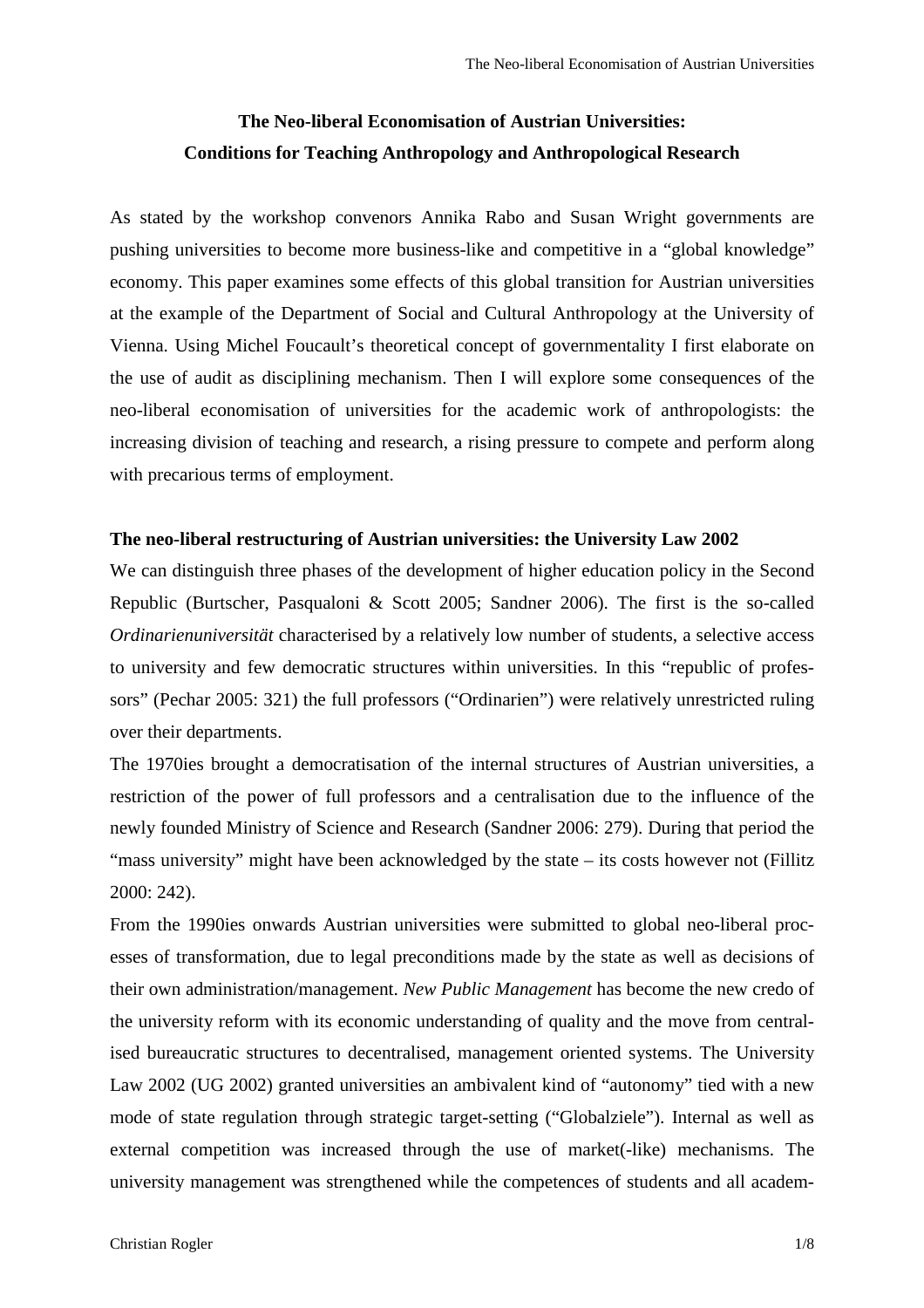ics but the full professors ("Mittelbau") were drastically reduced. In addition new means of audit have been introduced (such as teaching audits or contracting). These developments can be analysed as following a neo-liberal governmentality aiming to construct new subjectivities of university members.

By [neo-liberal governmentality] we refer to a wholesale shift in the role of government premised on using the norms of the free market as the organizing principles not only of economic life, but of the activities of the state itself and, even more profoundly, of the conduct of individuals. (Shore & Wright 2000: 61)

In a post-industrial society where (scientific) knowledge has become a central resource for economic growth old Fordistic disciplining mechanisms do not suffice to activate those intimate resources of the workers needed for succeeding on the global market. Thus most dimensions of the regulation of work are (tried to be) changed to self-regulation by having working subjects internalising the market logic (cf. Opitz 2004).

However, as opposed to a "scientification of production" in a "global knowledge industry" one may as well attest an "industrialisation of science" and scientific knowledge (Liessmann 2006: 39f.). Facets of this "industrialisation of science" are the standardisation of the "service/good" education (e.g. by means of the Bologna process), the privatisation of scientific knowledge (cf. Brenneis 2004; Slaughter & Rhoades 2004), the growing division of labour between teaching and research or the adoption of structures deriving from private business for the new management of universities (cf. Liessmann 2006: 39-41). For self-governance is not entirely replacing external control. Instead audit is introduced as a new mode of external regulation in sectors of society formerly differently supervised.

[T]here is a visible regulatory style which seeks to internalize control at the bottom of a layered regulatory system, with oversight and ultimate sanction at the top. This is a style which compliments the demands of NPM and which also seeks to reconcile regulatory objectives with agendas for quality assurance. (Power 1997: 57)

This form of audit is trying to essentially measure the quality of human labour in quantifiable numbers – and by this establishes new standards of quality and performance. Presently those criteria for quality are set by the state and the economy (Fillitz 2000: 250). They are geared towards notions of economy and efficiency represented by the New Public Management approach. Considering the "massification" of higher education (at least in some disciplines like anthropology) as well as teaching and research audits focusing on statistics it seems more appropriate to talk about "quantity management" than of "quality management".

In any case audit functions as a technology of neo-liberal governance, combining technologies of the self and techniques of domination (cf. Shore & Wright 2000). It is supposed to enhance the governance mechanism of competition by simulating market conditions in academic work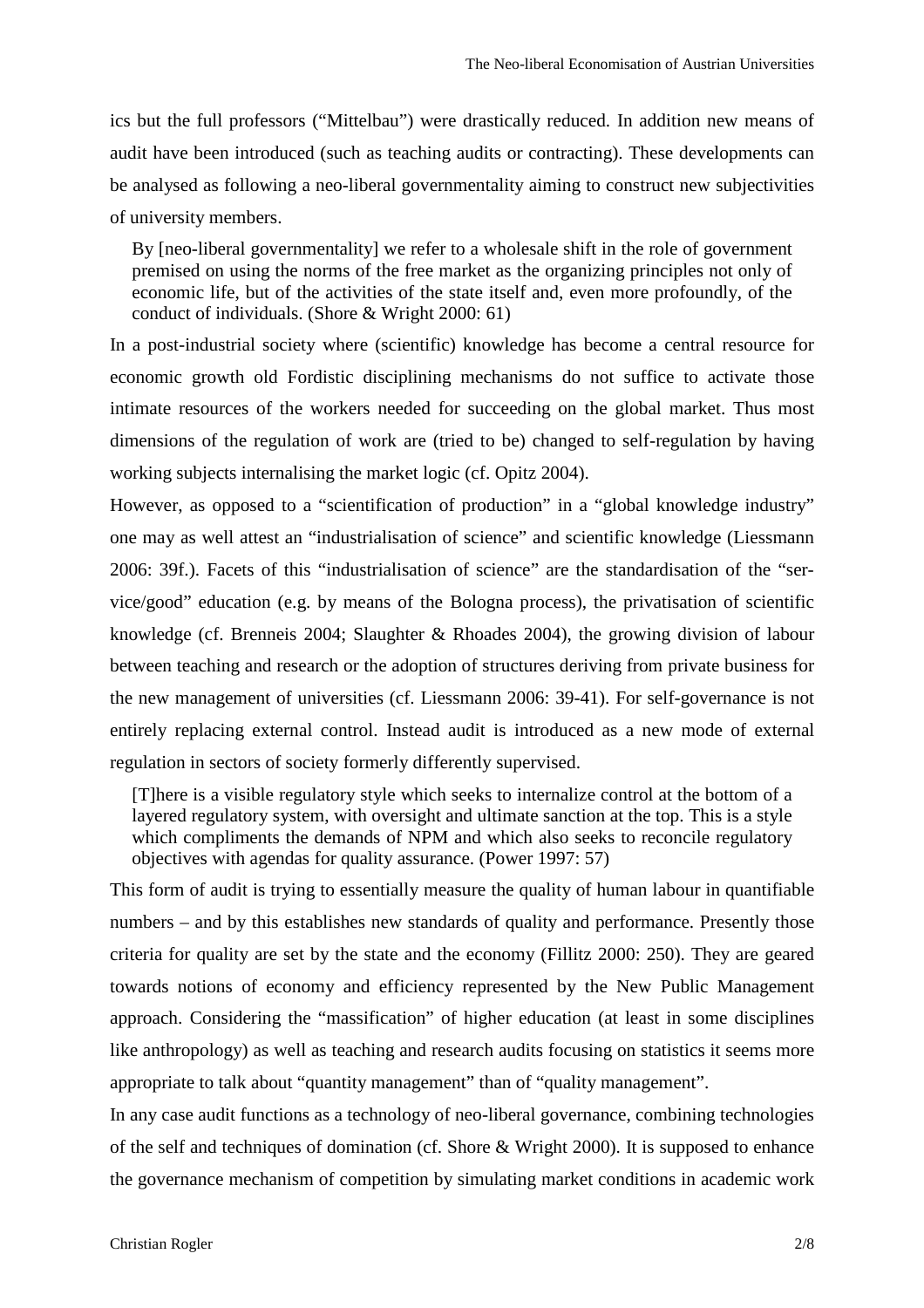(cf. Schimank 2000). Therefore the conclusion stands to reason that audit rather serves as disciplining mechanism asserting the smooth realisation of management objectives than to assure "quality" (cf. Shore & Wright 2001, online; Moldaschl & Schwarz 2005).

One indication for this is the upsurge of administrative work in the course of the managerialisation of universities despite its claim of rendering working processes more efficient. Audit forms a considerable part of this extra work. As one staff member of the Department of Social and Cultural Anthropology in Vienna puts it:

As there are more and more people doing controlling, more and more effort is being spent to count peas – which is and should not necessarily be leading to changes. To put it pointed: because of all the controlling and filling out evaluation forms we have less time for researching and teaching. Administration has dramatically increased, because the staff of the controlling department needs to justify their existence by producing one paper after the other that we need to fill in… (Translation by the author)

A circumstance leading Liessmann (2006: 99) to the conclusion that these conditions might well foster the organisational, bureaucratic and poetic expense for science – but not the quality of science. The numbers measuring science might become more and more beautiful, yet they have less and less to do with reality.

I now will turn my attention to the Department of Social and Cultural Anthropology at the University of Vienna. My focus rests on the conditions of work for teaching anthropology and anthropological research. But let me first refer to the ongoing division of teaching and research (in order to render them more manageable?) as it explains why I deal with those two aspects of anthropological work separately.

The traditional Humboldtian unity of research and teaching is increasingly being undermined. On the administrative level the old department structure was replaced by a parallel structure of teaching and research with competences shifted from the department to the faculty level. While the department represented by its head is responsible for research issues, the in 2004 newly founded "Studienprogrammleitung" (SPL) is responsible for the operative business of teaching. This has direct consequences for the work of the department's personal, as their work is now regulated by two authorities running in separate lines of hierarchy within the university structure. On the level of the actual scientific practice of anthropologists working at the department this division is continued with an increasing division of labour between more research-oriented and more teaching-oriented staff.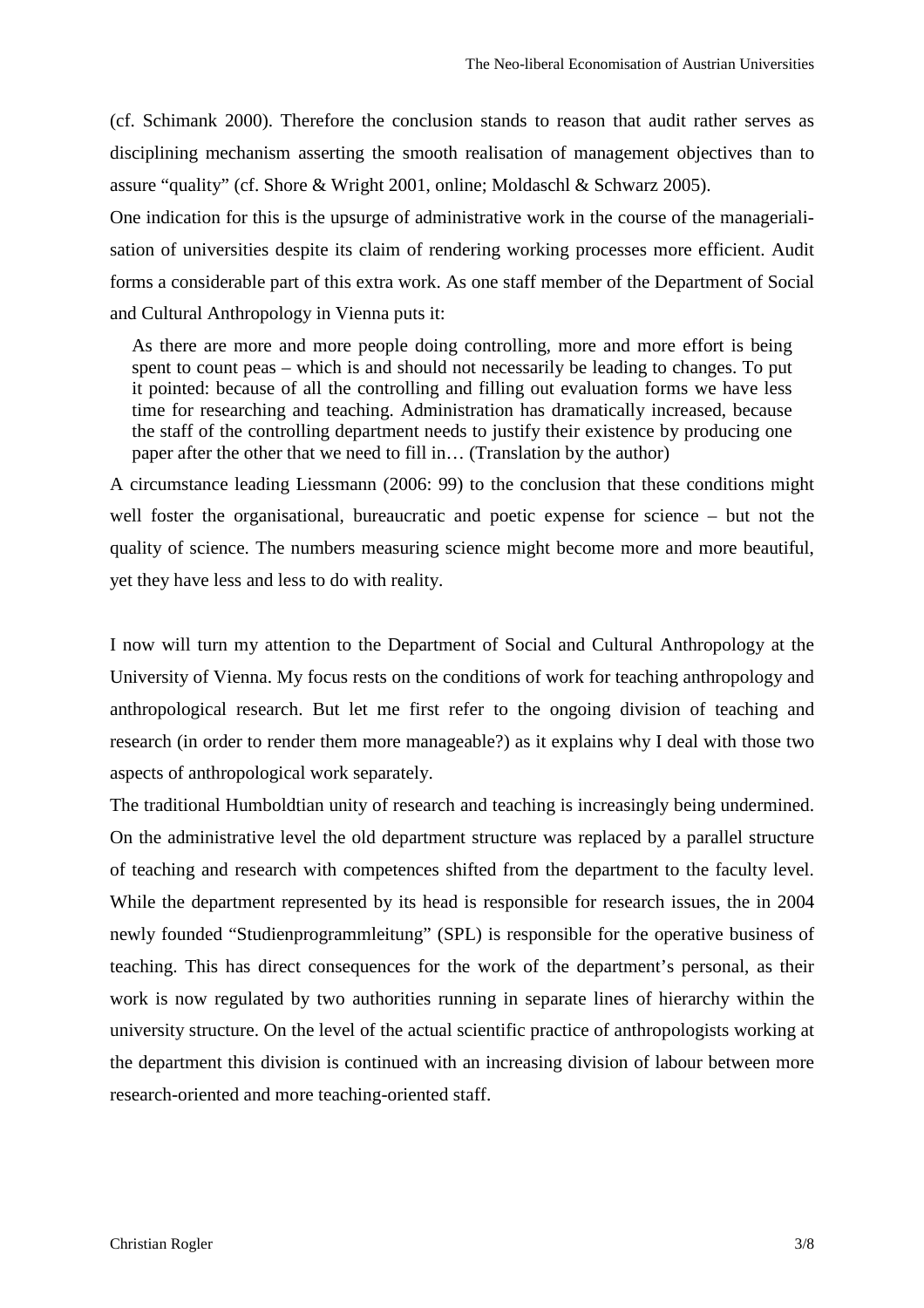### **Conditions for teaching anthropology**

The only university in Austria offering a degree in social and cultural anthropology is the University of Vienna. One of the most significant aspects for teaching at the Department of Social and Cultural Anthropology is the disproportion between the teaching staff and the constantly rising numbers of students. An evaluation of 2001 specified the proportion between tenured teaching staff ("interne Lehrende") and students with 1:250, including the lecturers on short-term contracts ("externe Lehrende") with 1:150 (Burckhardt-Seebass, Baumann & Korff 2002, online: 7). In the spring term 2008 10 internal and 58 external lecturers were teaching 2900 students. Although the division between internal and external teaching staff was officially abolished through the UG 2002, it is still used at the department. As in fact conditions of employment and work are fundamental different for those two groups I will stick with this differentiation.

Concerning the tenured teaching staff a growing tension between the traditionally equally divided duties of teaching, researching and administrative work can be noticed due to expanding student numbers, a rising pressure to perform in research and an upsurging administrative work load.<sup>1</sup> A circumstance an interviewed professor describes with the words:

The more empathy you show [for the needs of students], the more time is lost, the higher the price you pay in favour of those you give your energy. We are facing many situations of dilemma. Everything is not possible. You can only choose one or the other, according to your disposition or preferences. Everything together kills you. (Translation by the author)

As performance in research is generally higher valued than in teaching (not to talk of administration) there is the danger of the scientific personal carrying the large part of the teaching and administrative load becoming frustrated – which is certainly not going to contribute to the quality of teaching. This tension is intensified by the fact that due to the division of teaching and research on the administrative level, the performances in these two areas are separately evaluated. Consequently a relatively low performance in one area cannot be justified by achievements in the other.

At present approximately two thirds of the teaching load are carried by external lecturers facing precarious working conditions, a "'flexible' reserve army of academic labor" (DiGiacomo 2003, online). As growing numbers of qualified graduates are merely offered few possibilities for scientific work outside of university, they are/need to be ready to accept insecure employment (Német 2003: 111). This development suits the neo-liberal strategy of

 $\overline{a}$ 

 $1$ <sup>1</sup> This is not to imply that in the past the de facto work done by some anthropologists employed at the department was equally divided between these three fields (as it officially should have been). According to one of my interview partners the administrative work could for example already in the 1980ies amount up to 90% of the entire academic work.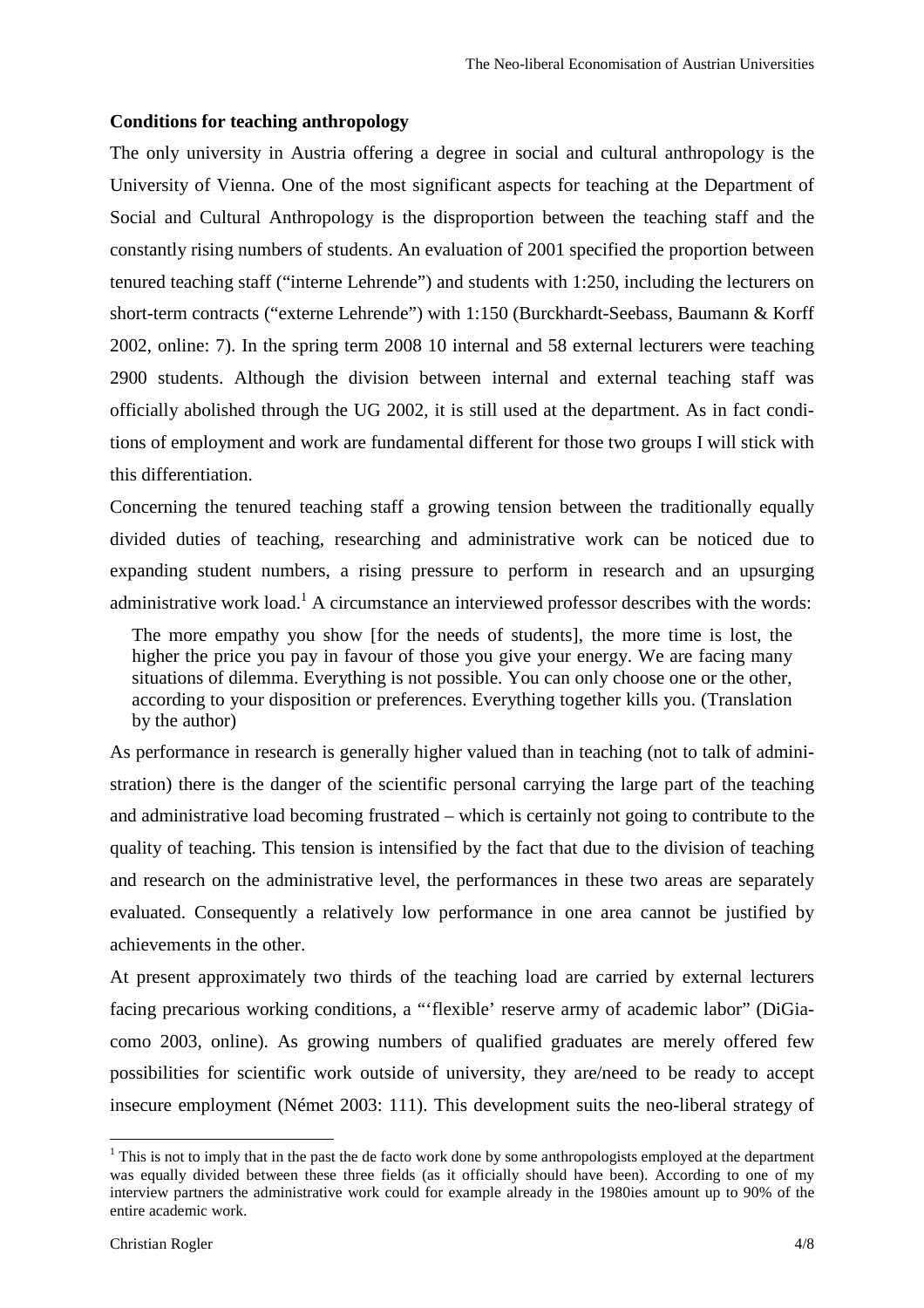Austrian university managers to make employment relationships more flexible and increase internal competition. It is difficult for external lecturers to unite and take common measures against worsening employment relationships, as they constitute a very heterogenic group comprising different interests: the spectrum ranges from people with a full-time employment outside of university to otherwise unemployed who are financially dependant on their teaching contract. Furthermore they often hardly know each other personally and all of their engagement except for their lectures is unpaid. Who can afford investing time in extra work when one is struggling to pay the bills?

#### **Conditions for anthropological research**

These precarious working conditions find their continuation in anthropological research. As regular employment is only available at the University of Vienna, the Museum of Ethnology in Vienna and the Austrian Academy of Sciences (Ackermann & Pantucek 2003: 93), most anthropologists doing research are dependant on applying for project funds (cf. Nöbauer & Zuckerhut 2002: 49). Apart from the unpaid work of applying for funding and the risk of being unemployed after the end of the project many face the problem of not being able to make a living out of this work. The need to earn money out of non-anthropological work reduces the time available for research. This in return makes it more difficult to gain funding – which again increases the need to earn money out of non-anthropological work. A vicious circle (cf. Nöbauer & Zuckerhut 2003: 63f.). The situation (especially) of (female) freelance anthropologists is characterised by short-term working contracts, little payment, psychic pressure and high demands concerning their work (Nöbauer & Zuckerhut 2002: 48f.). One interviewed scientist states:

If you keep on doing research without employment, you have to apply for projects. Then there is always the phase of the project preparation, which is not paid. This means an extreme insecurity. […] And of course it is a question of gender. If you get lost as a woman in this freelance story – I don't know how one can have time for a child or family. It actually is a nightmare. (Translation by the author)

However, not only the work of freelance anthropologists is defined by project work. The tenured staff is as well urged by the university management to acquire third-party funding (cf. University of Vienna 2007, online: 5f.). Moreover the junior staff can only be employed through third-party funding, making them dependant on the will of the established tenured staff to obtain these funds. Hence the responsibility for financing research and young scientists is delegated from the university management to the scientific staff. The resulting insecurity might be intended to boost performance and intimidate opposition against the employer. Shore & Wright (2000: 77) for example notice that "[e]gendering insecurity in the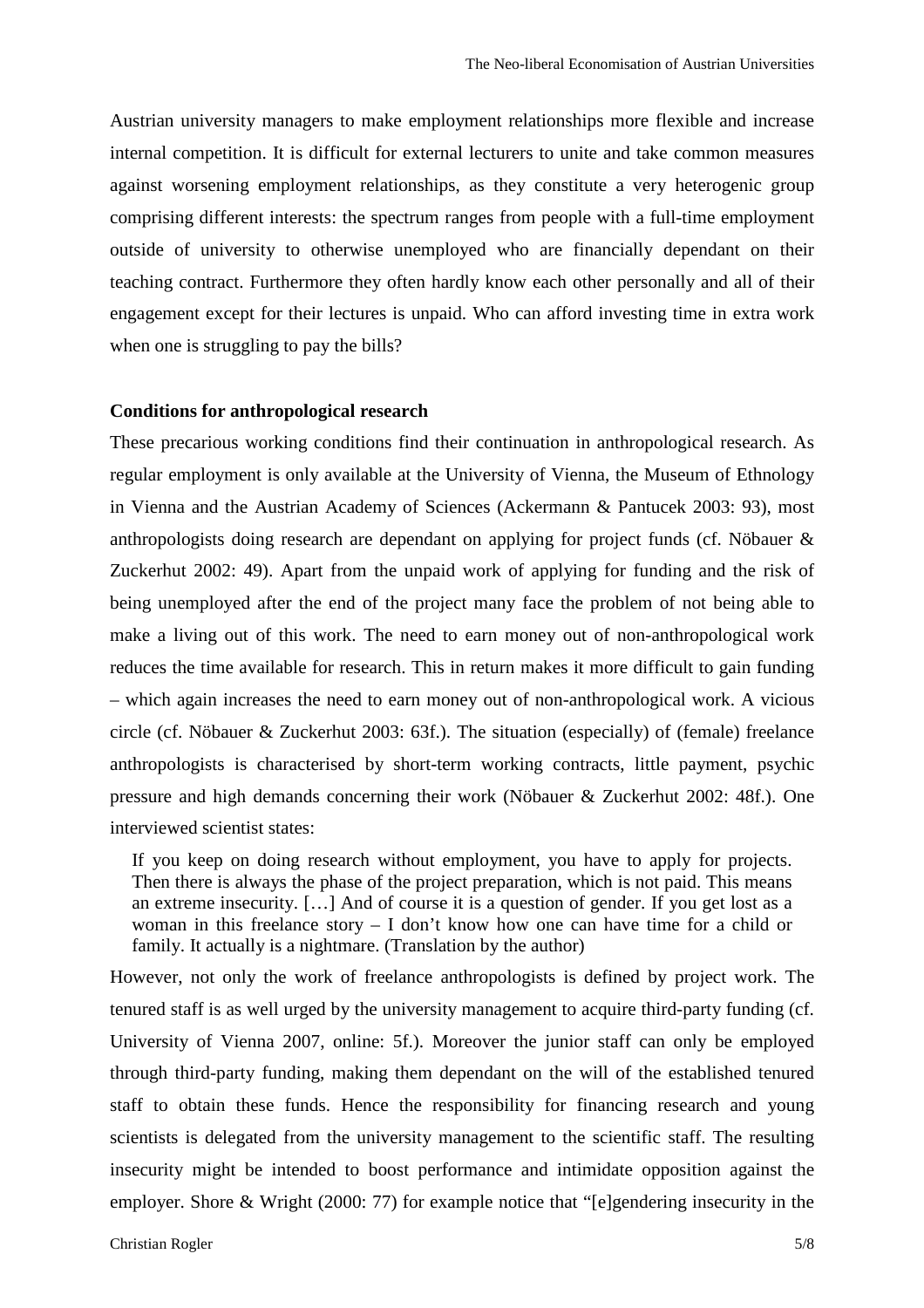workplace appears to be consistent with new managerialism throughout the public and private sectors". But will it actually create the "excellence" that is constantly mentioned in the discussion about the restructuring of universities? And how wise is it to employ young scientists for a few years without an option to continue their work when they are well trained? Another relevant aspect of third-party funding is a certain accountability being inherent in it. The discussion about an audit culture forcing its way into academic work has been going on for a few years in anthropology now. As far as third-party funding is concerned it is likely to produce some form of market behaviour among researchers: I assume the demand at the "third-party funding market", which in Austria is so far mainly in the hands of the state and the  $EU^2$ , to influence the application for and granting of those funds. Whether the competition for funding is actually going to improve the quality (what kind of quality?) of research, as is often more or less explicitly claimed, is arguable. Performance in any case is less and less measured primarily by the efforts taken or the results achieved in a certain period. In accordance with post-fordistic processes of production performance becomes what is remunerated by the market (cf. Wagner 2006: 142).

#### **Conclusion**

Neo-liberalism can be analysed as a technology of governance reconfiguring the social space by re-defining the relationship between politics and economy respectively the public and the private (cf. Lemke, Krasmann & Bröckling 2000). From this point of view it is not surprising that global neo-liberal processes are as well transforming the Austrian university system – and consequently the professional and personal identities of anthropologists. For governance works best when its norms are (unconsciously) internalised by the subjects of its rule.

In academia characteristics of this development are the increase in competition created by audit and for third-party funding and a decrease in job security. Furthermore the academic work of anthropologists is more and more broken up into teaching and research and standardised at the same time.<sup>3</sup> Understanding how these mechanisms of governance function and how we are positioned respectively actively position us towards them allows us to develop strategies of resistance for consequences we consider destructive. However, as Amit (2000: 233) already asserted nearly a decade ago, investigating those processes is not enough.

Our challenge will be to combine ethnographic insight with political courage, […] the courage to insist that the true measure of the intellectual project must be the curiosity of a critical and independent mind.

 $\overline{a}$ 

 $2<sup>2</sup>$  In a neo-liberal state this does not imply that it is not influenced by economic interests.

<sup>&</sup>lt;sup>3</sup> Standardised for example by means of audit, third-party funding, the Bologna process or eLearning.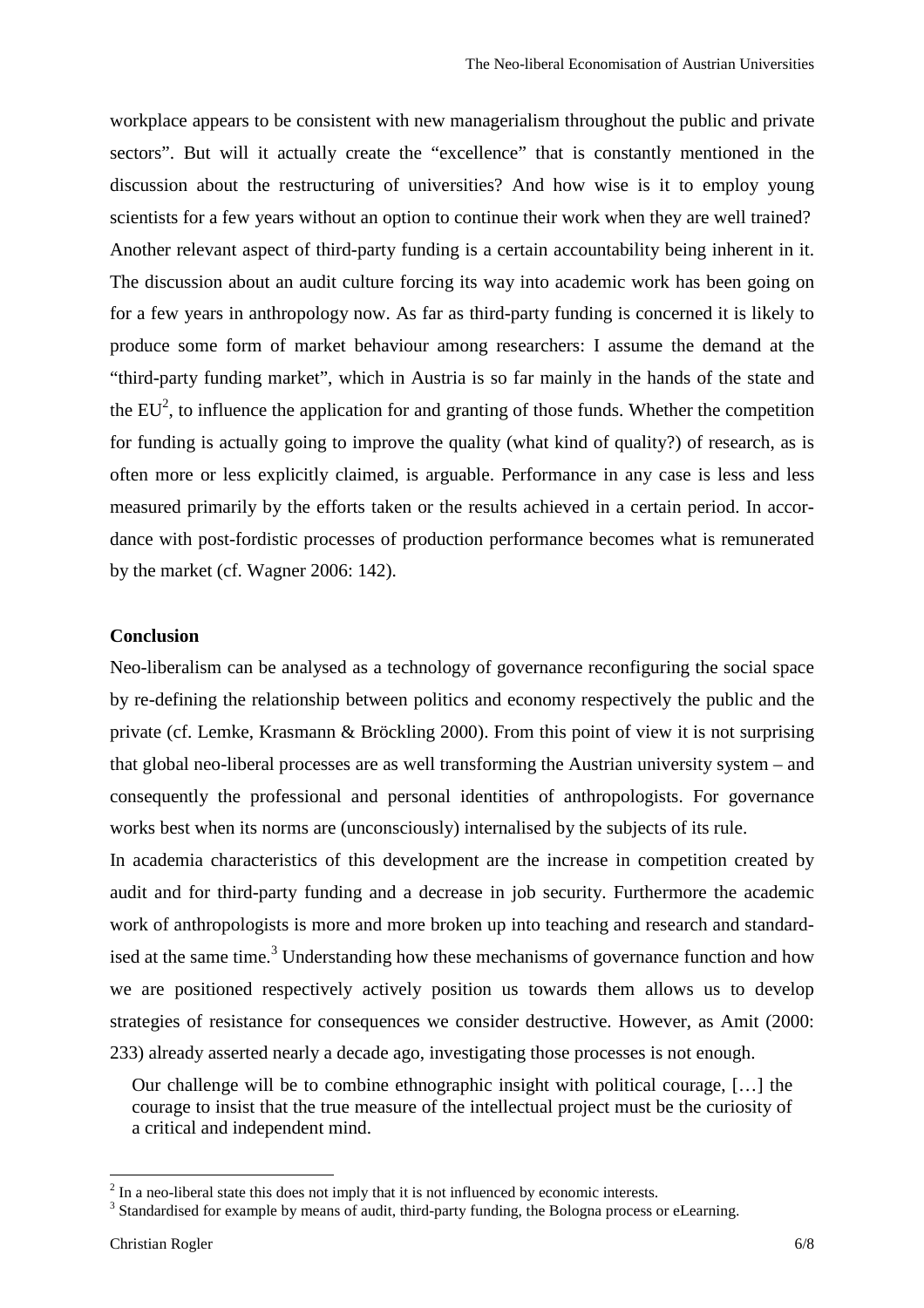# **References**

# **Ackermann**, Eva & Gertraud **Pantucek**

2003 Freiheit, Leidenschaft (und Macht). EthnologInnen in der Wissenschaft. In: Gertraud Seiser et al. (eds.) *Explorationen ethnologischer Berufsfelder. Chancen und Risiken für UniversitätsabsolventInnen.* Vienna: Facultas, 89-111

# **Amit**, Vered

2000 The university as panopticon. Moral claims and attacks on academic freedom. In: Marilyn Strathern (ed.) *Audit Cultures. Anthropological studies in accountability, ethics and the academy.* London, New York: Routledge, 215-235

# **Brenneis**, Don

2004 A Partial View of Contemporary Anthropology. In: *American Anthropologist* 106/3, 580-588

# **Burckhardt-Seebass**, Christine, Gerd **Baumann** & Gottfried **Korff**

2002 Report der kombinierten Evaluationskommission Institut für Europäische Ethnologie, Fakultät Geisteswissenschaften und Institut für Kultur- und Sozialanthropologie, Fakultät Human- und Sozialwissenschaften der Universität Wien. http://www.univie.ac.at/ksa/html/inh/fors/fors\_pdf/ebericht.pdf (3. 10. 2007)

# **Burtscher**, Christian, Pier-Paolo **Pasqualoni** & Alan **Scott**

2005 Das österreichische Universitätssystem im Schatten zweier Gesetze. In: Heike Welte, Manfred Auer & Claudia Meister-Scheytt (eds.) *Management von Universitäten. Zwischen Tradition und (Post-)Moderne*. Munich, Mering: Rainer Hampp, 142-170

### **DiGiacomo**, Susan M.

2003 Response: Audit Culture and the Politics of Accountability: The Price of Bureaucratic Peace? http://firgoa.usc.es/drupal/node/26374 (14. 8. 2007)

### **Fillitz**, Thomas

2000 Academia. Same pressures, same conditions of work? In: Marilyn Strathern (ed.) *Audit Cultures. Anthropological studies in accountability, ethics and the academy.* London, New York: Routledge, 236-255

# **Lemke**, Thomas, Susanne **Krasmann** & Ulrich **Bröckling**

2000 Gouvernementalität, Neoliberalismus und Selbsttechnologien. Eine Einführung. In: Ulrich Bröckling, Susanne Krasmann & Thomas Lemke (eds.) *Gouvernementalität der Gegenwart. Studien zur Ökonomisierung des Sozialen.* Frankfurt am Main: Suhrkamp, 7-40

### **Liessmann**, Konrad Paul

2006 Theorie der Unbildung. Die Irrtümer der Wissensgesellschaft. Vienna: Paul Zsolnay

# **Moldaschl**, Manfred & Christine **Schwarz**

2005 Die Farben der Evaluierung. Eine Verteidigung der Evaluierung gegen ihre Befürworter. In: Heike Welte, Manfred Auer & Claudia Meister-Scheytt (eds.) *Management von Universitäten. Zwischen Tradition und (Post-)Moderne*. Munich, Mering: Rainer Hampp, 407-430

# **Német**, Mark

2003 Quantitäten der Völkerkunde. Zur Entwicklung von Studium und Beruf in der Ethnologie, Kultur- und Sozialanthropologie. Vienna (Dissertation)

# **Nöbauer**, Herta & Patricia **Zuckerhut**

2002 Differenzen. Einschlüsse und Ausschlüsse – Innen und Außen – Universität und freie Wissenschaft. Vienna: Bundesministerium für Bildung, Wissenschaft und Kultur